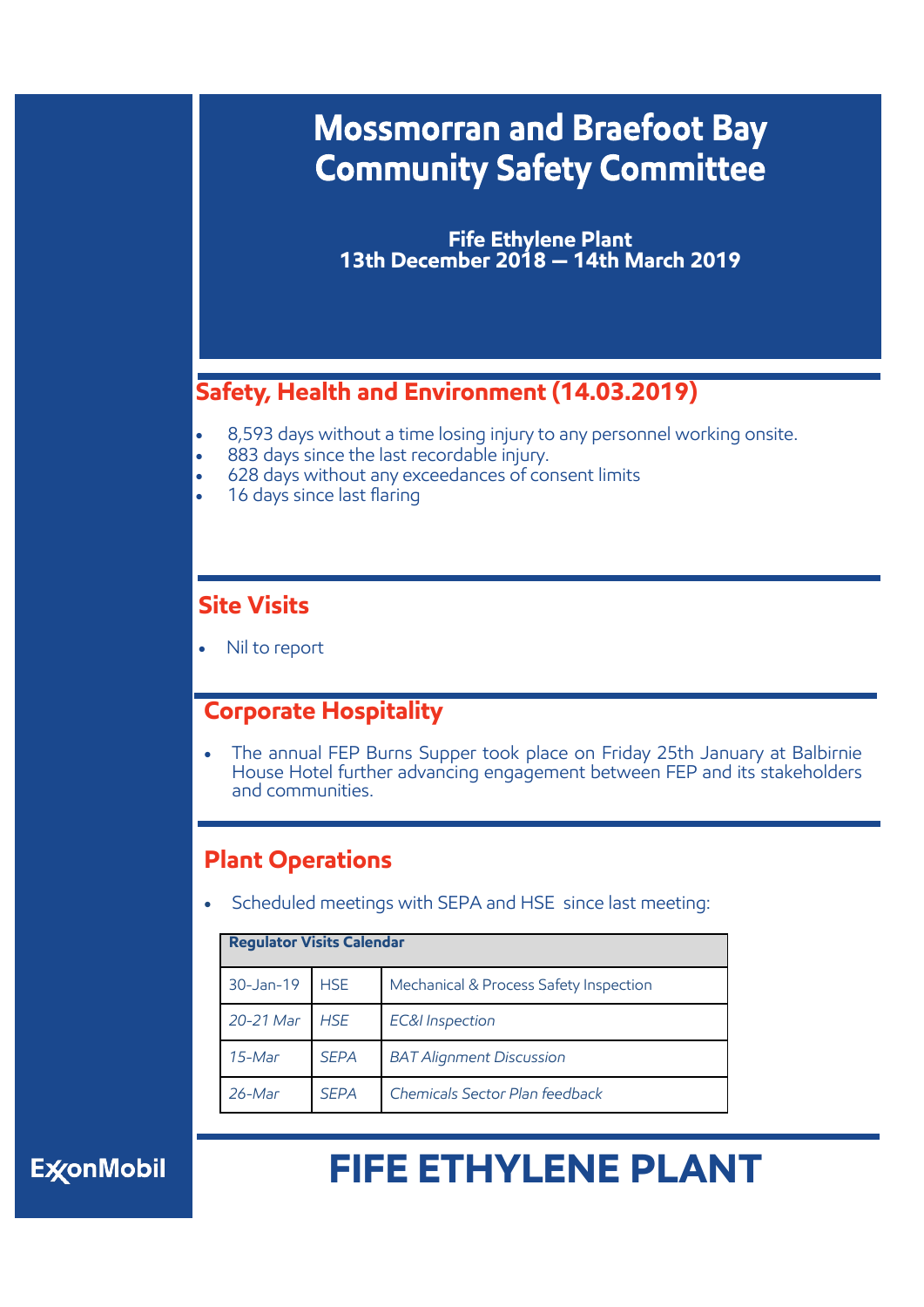#### **Plant Operations**

- The plant continues to operate safely and effectively. In addition, we continue to recruit with nine new operators starting training in January
- In February we safely completed a key piece of engineering maintenance without the need for flaring. This demonstrated our commitment to planning and executing work in a way that ensures the safety of our employees and our surrounding communities, as well as protection of the environment. A Community notice relating to this work was issued in advance.
- On Tuesday 26th February we had a minor process disruption caused by a power limitation on one of our refrigeration compressors. Our teams moved quickly to address the issue. Flaring associated with this disruption was primarily in the ground flares, with two minor periods of elevated flaring occurring whilst the plant was returned to normal operations. The flare was not smoky and SEPA were advised promptly.

#### **Contributions**

- Various safety initiatives undertaken by our employees and the Site Safety Forum resulted in £13,595 being raised in 2019 for various charities . Grants and Donations worth £6,225 have already been made in 1Q19 (see full listing attached).
- 1Q19 ExxonMobil VIP and School Governor Grants will be reported at the next meeting in June.

#### **Community Complaints**

In the 91 days since the last meeting, one attributed community complaint has been received .

#### **Other**

- FEP has appointed Stuart Neill as External Affairs Manager. Stuart brings over 25 years communications and engagement experience with organisations including Scottish Fire and Rescue Service, Scottish Government, Tesco and Royal Bank of Scotland. This senior level appointment underlines our commitment to enhancing our open communications.
- We have begun our search for three future engineers to join us as Process and Electrical Apprentices. We have widely publicised our search via the media and social media as well as directly with local schools, including events at Beath High School, Queen Anne High School and Windmill Campus, Kirkcaldy. Successful candidates will start their careers with FEP in Aug / Sept.

### **ExconMobil**

 Mark Diffley Consultants have now completed the Community Attitude Survey, the views in which will directly shape how we will engage and communi-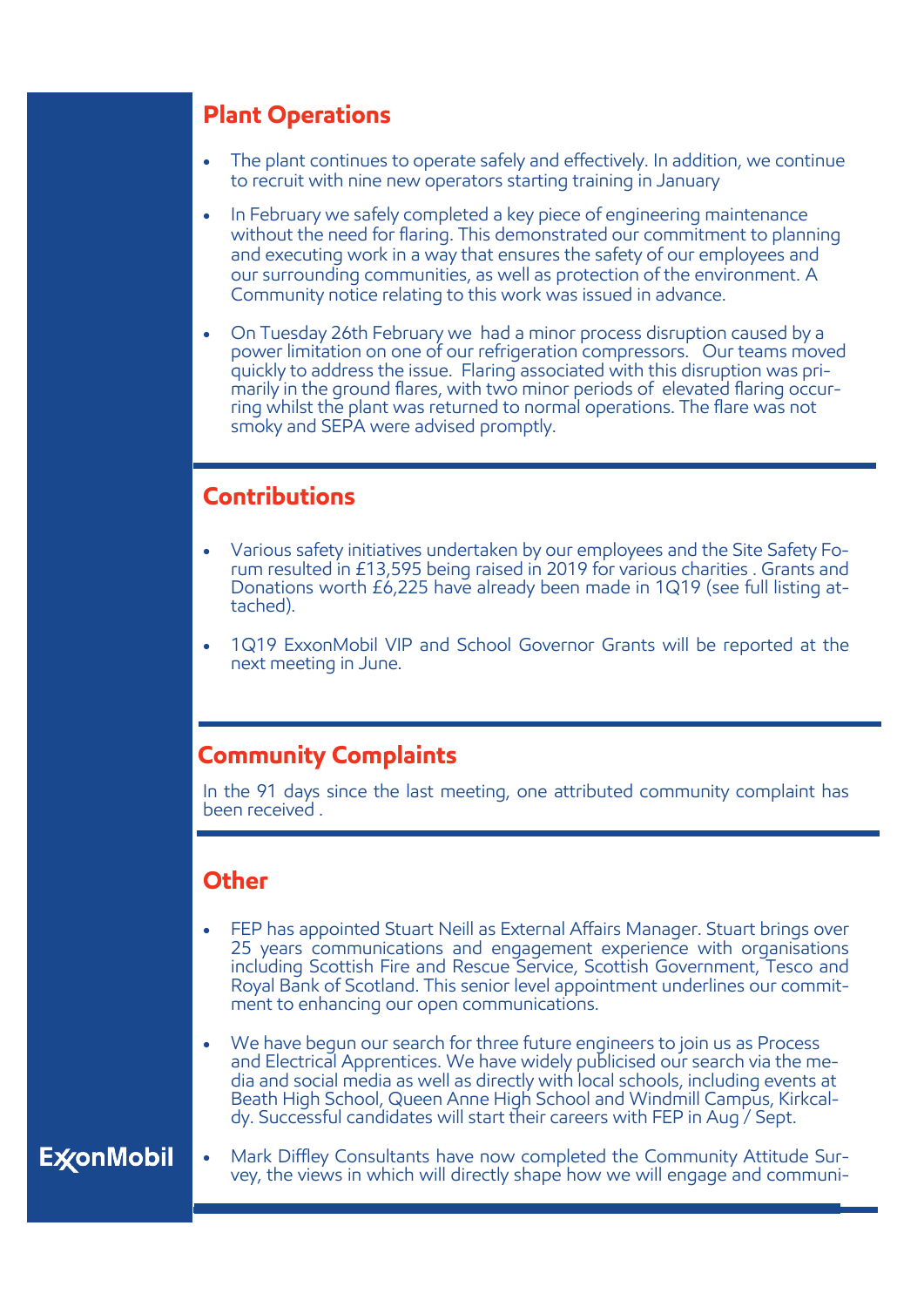#### **Other**

- FEP participated in Inverkeithing Primary School's Science Week and looks forward to welcoming the Primary 6 pupils from the school to the site later in March to explore the World of Work and build understanding of the plant's operations.
- As a key contributor the Fife economy, FEP is supporting the 2019 Fife Chamber of Commerce Business Awards, sponsoring the "Excellence in People Development" category.
- FEP senior managers actively participated in a cross-stakeholder meeting chaired by Lesley Laird MP in March. This looked at a range of issues including how we can collaboratively improve the public's access to information as well as improving communication and engagement.
- We have agreed a sponsorship package to the value of £6,000 for a summer work placement student at The Ecology Centre, Kinghorn, who will also assist our summer STEM Schools Project at the plant in May/June time.
- Over 150 Senior citizens from Cardenden, Cowdenbeath, Auchtertool and Lumphinnans joined us onsite in January for the Senior Citizens' Burns Lunches. These events are undertaken by our on-site teams who give their time for free to these valued events.

#### **Workforce (28.02.19)**

| • ExxonMobil Chemical              | 204 |  |
|------------------------------------|-----|--|
| • ExxonMobil Education Apprentices |     |  |
| • Base Contractor                  | 128 |  |
| • Project Contractors:             | 50  |  |

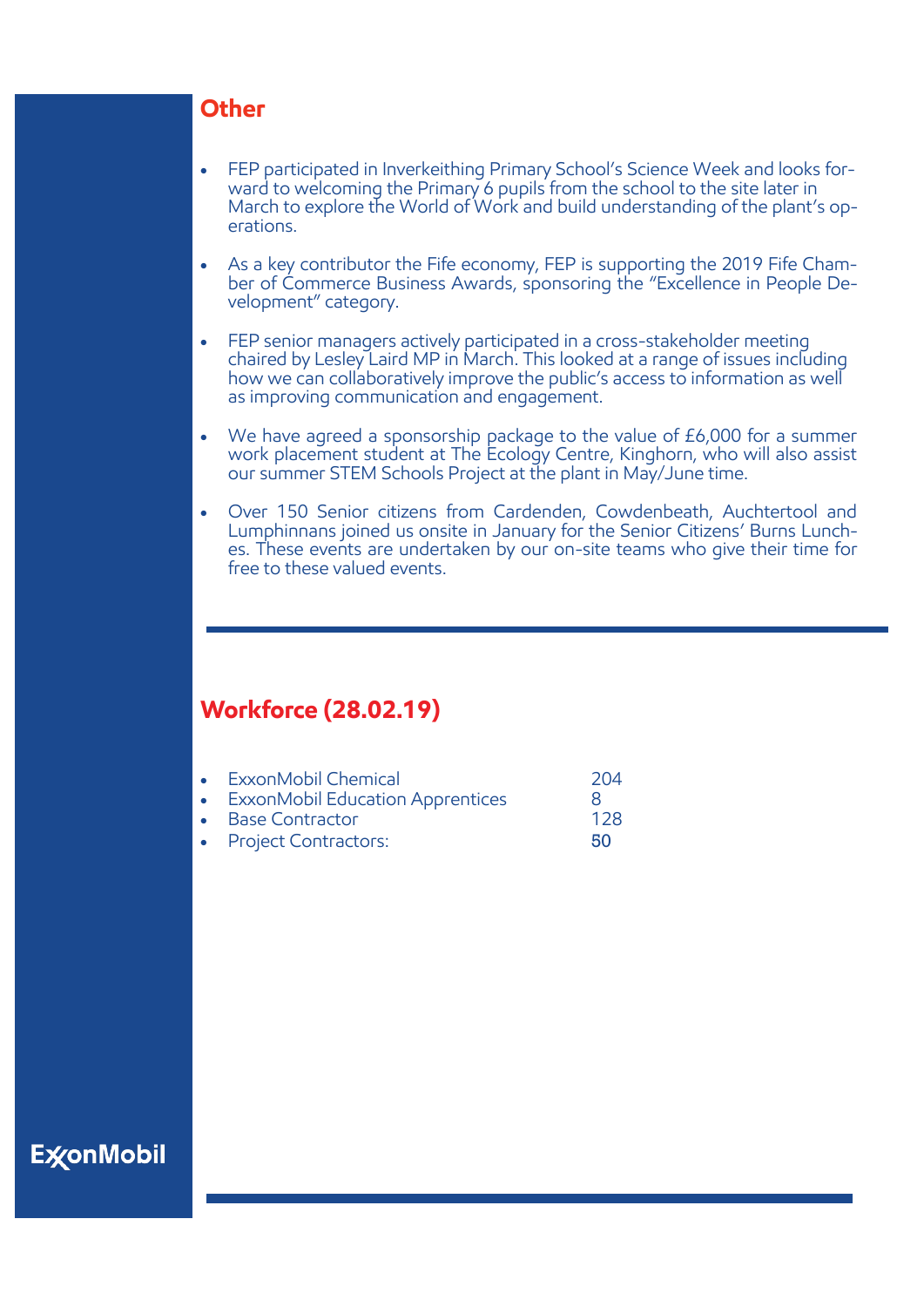## **Small Contributions Projects**

#### **15th December 2017—8th March 2018**

| $\overline{\mathsf{T}}\mathsf{O}$ | Value     |
|-----------------------------------|-----------|
| The Ecology Centre                | £6,000.00 |
| SSaFA-Fife Branch                 | £225      |
|                                   |           |
|                                   |           |
|                                   |           |
|                                   |           |
|                                   |           |
|                                   |           |
|                                   |           |
|                                   |           |
|                                   |           |
|                                   |           |
|                                   |           |
| <b>Total</b>                      | £6,225.00 |
|                                   |           |

**ExconMobil**